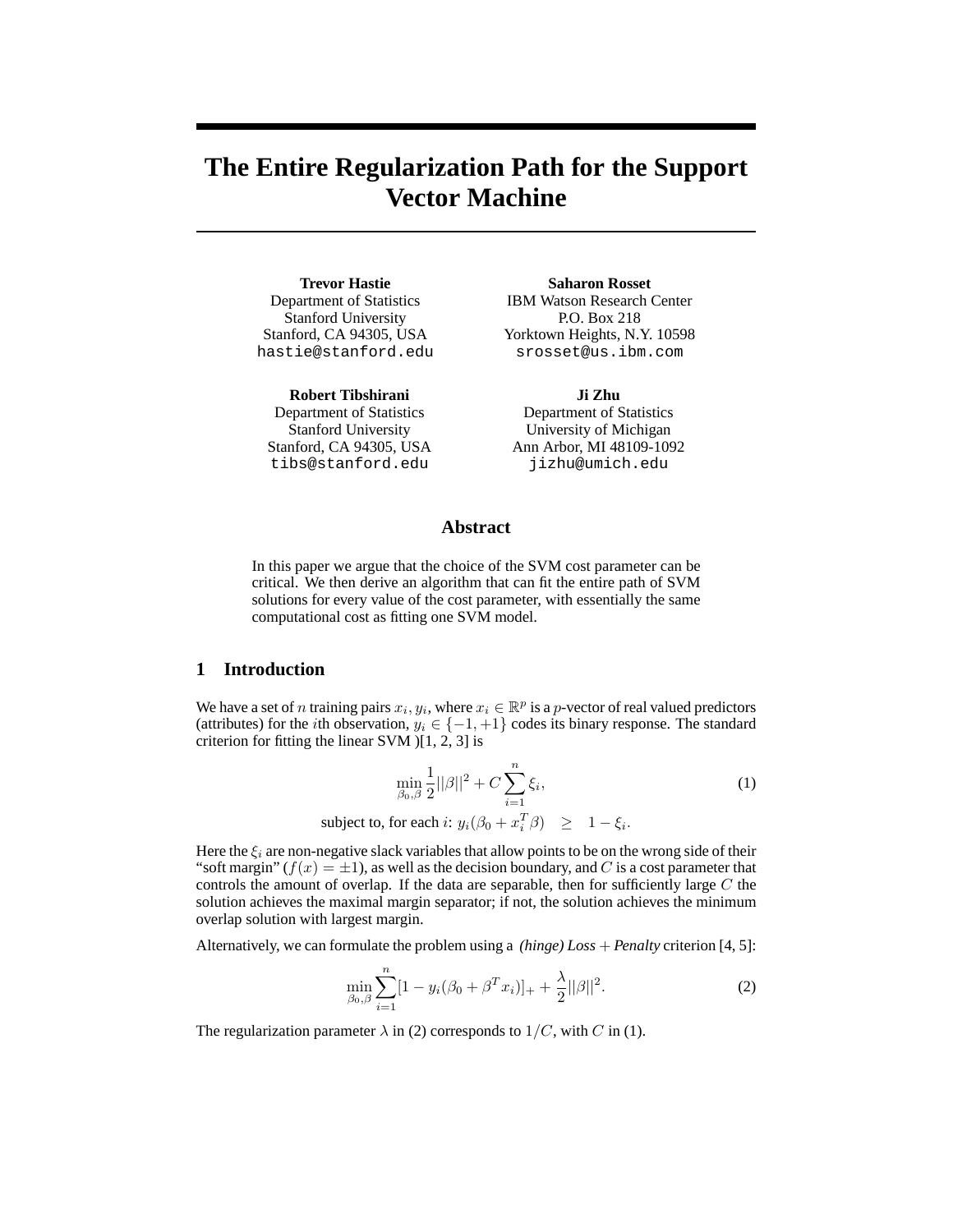This latter formulation emphasizes the role of regularization. In many situations we have sufficient variables (e.g. gene expression arrays) to guarantee separation. We may nevertheless avoid the maximum margin separator ( $\lambda \downarrow 0$ ), which is governed by observations on the boundary, in favor of a more regularized solution involving more observations.

The nonlinear *kernel* SVMs can be represented in this form as well. With kernel K and  $f(x) = \beta_0 + \sum_{i=1}^n \theta_i K(x, x_i)$ , we solve [5]

$$
\min_{\beta_0, \theta} \sum_{i=1}^n [1 - y_i(\beta_0 + \sum_{j=1}^n \theta_i K(x_i, x_j))] + \frac{\lambda}{2} \sum_{j=1}^n \sum_{j'=1}^n \theta_j \theta_{j'} K(x_j, x'_j). \tag{3}
$$

Often the regularization parameter  $C$  (or  $\lambda$ ) is regarded as a genuine "nuisance". Software packages, such as the widely used *SVMlight* [6], provide default settings for C.

To illustrate the effect of regularization, we generated data from a pair of mixture densities, described in detail in [5, Chapter 2]. We used an SVM with a radial kernel  $K(x, x') =$  $\exp(-\gamma ||x - x'||^2)$ . Figure 1 shows the test error as a function of C for these data, using four different values for  $\gamma$ . Here we see a dramatic range in the correct choice for C (or  $\lambda = 1/C$ ). When  $\gamma = 5$ , the most regularized model is called for; when  $\gamma = 0.1$ , the least regularized.



Figure 1: *Test error curves for the mixture example, using four different values for the radial kernel parameter* γ*.*

One of the reasons that investigators avoid extensive exploration of  $C$  is the computational cost involved. In this paper we develop an algorithm which fits the *entire path* of SVM solutions  $[\beta_0(C), \beta(C)]$ , for all possible values of C, with essentially the computational cost of fitting a single model for a particular value of  $C$ . Our algorithm exploits the fact that the Lagrange multipliers implicit in  $(1)$  are piecewise-linear in  $C$ . This also means that the coefficients  $\hat{\beta}(C)$  are also piecewise-linear in C. This is true for all SVM models, both linear and nonlinear kernel-based SVMs.

## **2 Problem Setup**

We use a criterion equivalent to  $(1)$ , implementing the formulation in  $(2)$ :

$$
\min_{\beta,\beta_0} \sum_{i=1}^n \xi_i + \frac{\lambda}{2} \beta^T \beta \text{ subject to } 1 - y_i f(x_i) \le \xi_i; \ \xi_i \ge 0; \ f(x) = \beta_0 + \beta^T x. \tag{4}
$$

Initially we consider only linear SVMs to get the intuitive flavor of our procedure; we then generalize to kernel SVMs.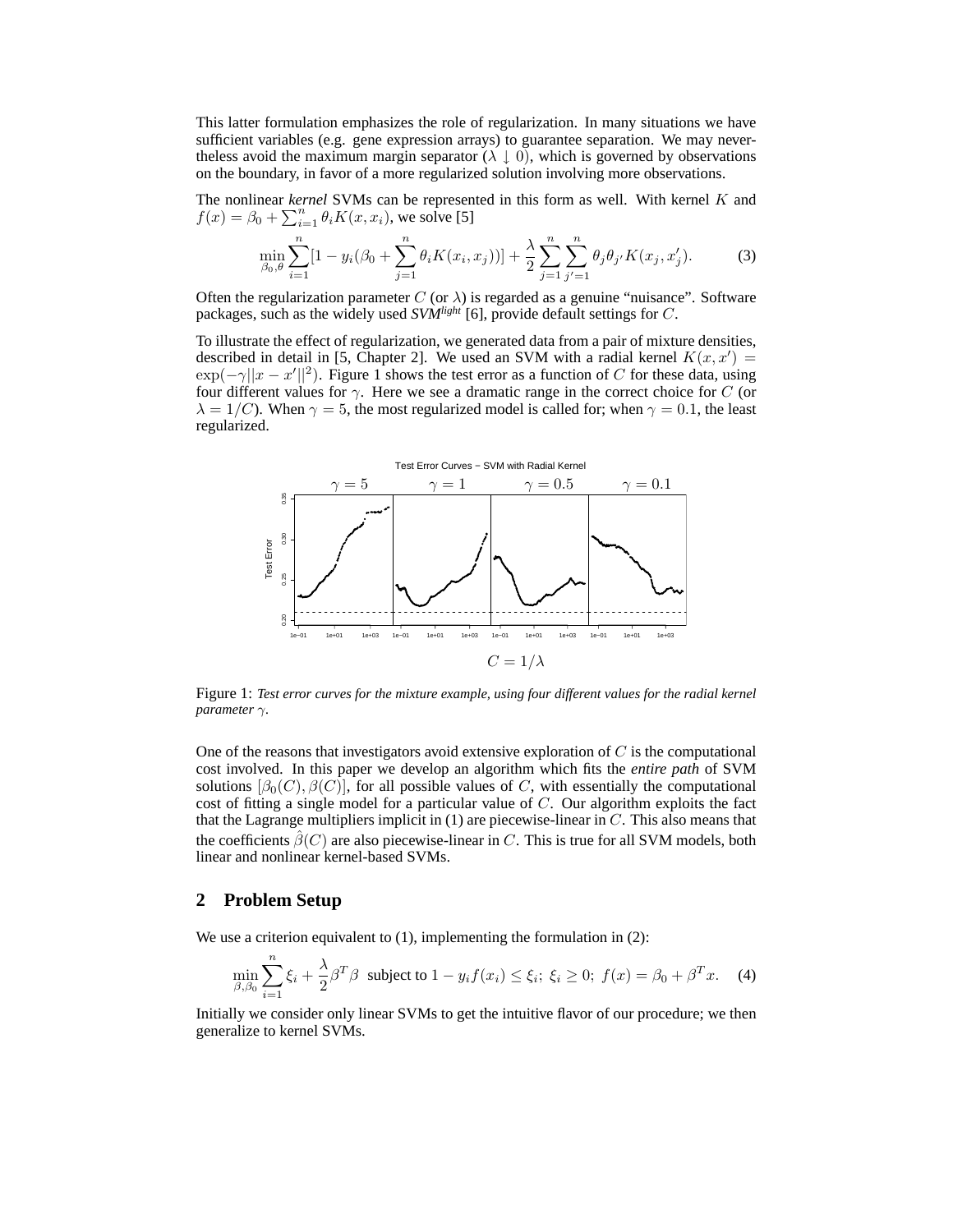We construct the Lagrange primal function

$$
L_P: \qquad \sum_{i=1}^n \xi_i + \frac{\lambda}{2} \beta^T \beta + \sum_{i=1}^n \alpha_i (1 - y_i f(x_i) - \xi_i) - \sum_{i=1}^n \gamma_i \xi_i \tag{5}
$$

and set the derivatives to zero. This gives

$$
\frac{\partial}{\partial \beta}:\qquad \beta = \frac{1}{\lambda} \sum_{i=1}^{n} \alpha_i y_i x_i \tag{6}
$$

$$
\frac{\partial}{\partial \beta_0}:\qquad \sum_{i=1}^n y_i \alpha_i = 0,\tag{7}
$$

along with the KKT conditions

$$
\alpha_i(1 - y_i f(x_i) - \xi_i) = 0 \tag{8}
$$

$$
\gamma_i \xi_i = 0 \tag{9}
$$

$$
1 - \alpha_i - \gamma_i = 0 \tag{10}
$$

We see that  $0 \le \alpha_i \le 1$ , with  $\alpha_i = 1$  when  $\xi_i > 0$  (which is when  $y_i f(x_i) < 1$ ). Also when  $y_i f(x_i) > 1$ ,  $\xi_i = 0$  since no cost is incurred, and  $\alpha_i = 0$ . When  $y_i f(x_i) = 1$ ,  $\alpha_i$ can lie between 0 and 1.

The *usual* Lagrange multipliers associated with the solution to (1) are  $\alpha'_i = \alpha_i/\lambda = C\alpha_i$ . We prefer our formulation here since our  $\alpha_i \in [0,1]$ , and this simplifies the definition of the paths we define.

We wish to find the entire solution path for all values of  $\lambda > 0$ . Our basic idea is as follows. We start with  $\lambda$  large and decrease it toward zero, keeping track of all the events that occur along the way. As  $\lambda$  decreases,  $||\beta||$  increases, and hence the width of the margin decreases. As this width decreases, points move from being inside to outside their margins. Their corresponding  $\alpha_i$  change from  $\alpha_i = 1$  when they are inside their margin  $(y_i f(x_i) < 1)$  to  $\alpha_i = 0$  when they are outside their margin  $(y_i f(x_i) > 1)$ . By continuity, points must linger on the margin  $(y_i f(x_i)=1)$  while their  $\alpha_i$  decrease from 1 to 0. We will see that the  $\alpha_i(\lambda)$ trajectories are piecewise-linear in  $\lambda$ , which affords a great computational savings: as long as we can establish the break points, all values in between can be found by simple linear interpolation. Note that points can return to the margin, after having passed through it.

It is easy to show that if the  $\alpha_i(\lambda)$  are piecewise linear in  $\lambda$ , then both  $\alpha'_i(C) = C\alpha_i(C)$ and  $\beta(C)$  are piecewise linear in C. It turns out that  $\beta_0(C)$  is also piecewise linear in C.

Our algorithm keeps track of the following sets:

- $\mathcal{M} = \{i : y_i f(x_i) = 1, 0 \leq \alpha_i \leq 1\}$ , M for Margin
- $\mathcal{I} = \{i : y_i f(x_i) < 1, \alpha_i = 1\}$ ,  $\mathcal{I}$  for Inside the margin
- $\mathcal{O} = \{i : y_i f(x_i) > 1, \alpha_i = 0\}, \mathcal{O}$  for Outside the margin

## **3 The Algorithm**

Due to space restrictions, we show some details here; the rest can be found in [7].

#### **Initialization**

The initial conditions depend on whether the classes are balanced or not  $(n_{+} = n_{-})$ . The balanced case is easier. For very large  $\lambda$ ,  $||\beta||$  is small, and the the margin is very wide,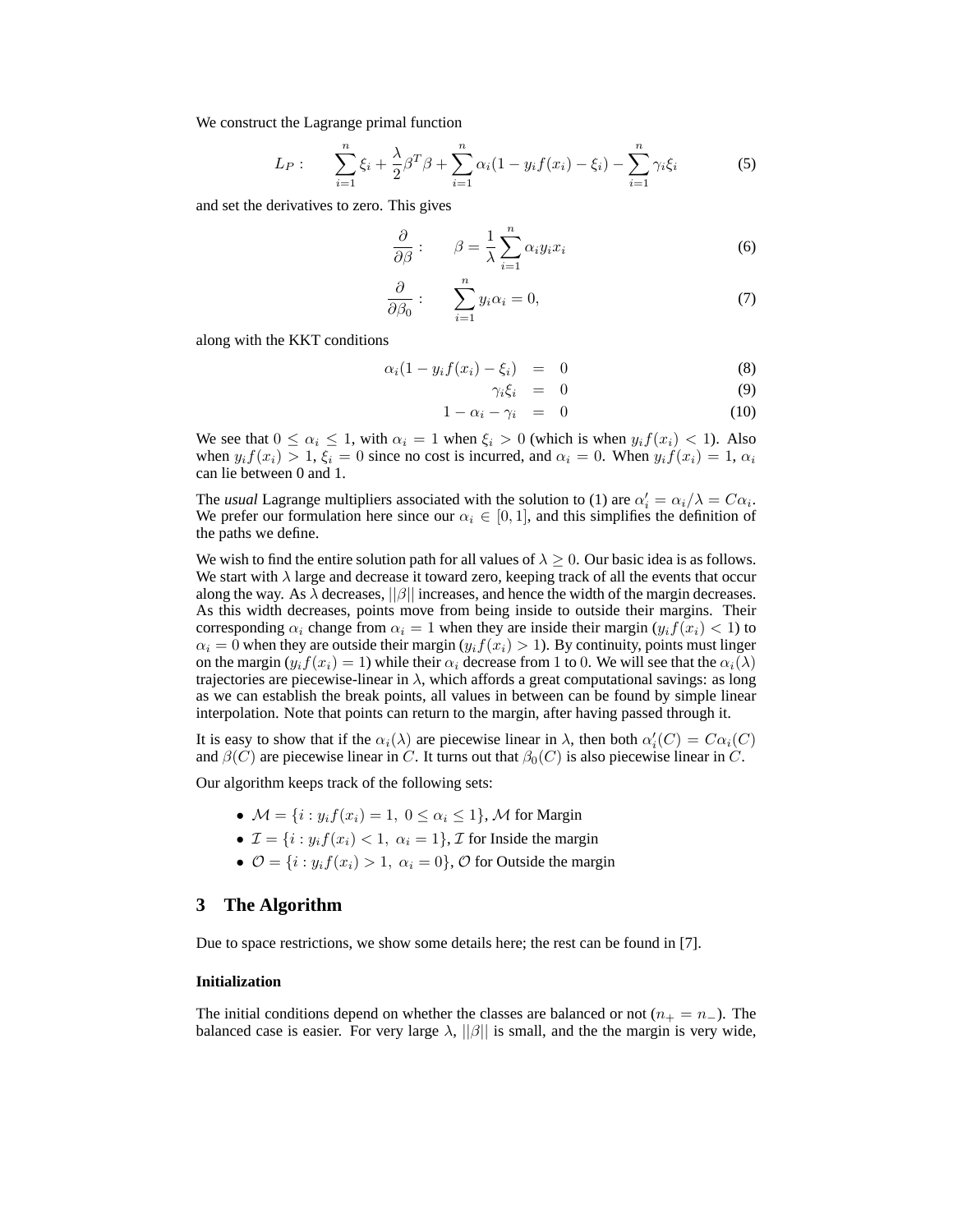all points are in  $\mathcal{O}$ , and hence  $\alpha_i = 1 \forall i$ . From (6) this means the orientation of  $\beta$  is fixed until the  $\alpha_i$  change. The margin narrows as  $\lambda$  decreases, but the orientation remains fixed. Because of (7), the narrowing margin must connect with an outermost member of each class simultaneously. These points are easily identified, and this establishes the first event, the first tenants of  $\mathcal{M}$ , and  $\beta_0$ .

When  $n_+ \neq n_+$ , the setup is more complex. In order to satisfy the constraint (7), a quadratic programming algorithm is needed to obtain the initial configuration. See [7] for details.

### **Kernels**

The development so far has been in the original feature space. It is easy to see that the entire development carries through with "kernels" as well. In this case  $f(x) = \beta_0 + g(x)$ , and the only change that occurs is that (6) is changed to

$$
g(x_i) = \frac{1}{\lambda} \sum_{j=1}^{n} \alpha_j y_j K(x_i, x_j), \ i = 1, \dots, n,
$$
 (11)

or  $\theta_i(\lambda) = \alpha_i y_i/\lambda$  using the notation in (3). Hereafter we will develop our algorithm for this more general kernel case.

## **The Path**

The algorithm hinges on the set of points M sitting on the margin. We consider M at the point that an event has occurred:

- 1. The initial event, which means 2 or more points start in  $M$ , with their initial values of  $\alpha \in [0,1]$ .
- 2. A point from *I* has just entered *M*, with its value of  $\alpha_i$  initially 1.
- 3. A point from  $\mathcal O$  has reentered  $\mathcal M$ , with its value of  $\alpha_i$  initially 0.
- 4. One or more points in  $M$  has left the set, to join either  $O$  or  $I$ .

Whichever the case, for continuity reasons this set will stay stable until the next event occurs, since to pass through M, a point's  $\alpha_i$  must change from 0 to 1 or vice versa. Since all points in M have  $y_i f(x_i)=1$ , we can establish a path for their  $\alpha_i$ .

We use the subscript  $\ell$  to index the sets above immediately after the  $\ell$ th event has occurred. Suppose  $|\mathcal{M}_\ell| = m$ , and let  $\alpha_i^{\ell}$ ,  $\beta_0^{\ell}$  and  $\lambda_{\ell}$  be the values of these parameters at the point of entry. Likewise  $f^{\ell}$  is the function at this point. For convenience we define  $\alpha_0 = \lambda \beta_0$ , and hence  $\alpha_0^{\ell} = \lambda_{\ell} \beta_0^{\ell}$ .

Since

$$
f(x) = \frac{1}{\lambda} \left( \sum_{j=1}^{n} y_j \alpha_j K(x, x_j) + \alpha_0 \right),
$$
 (12)

for  $\lambda_{\ell} > \lambda > \lambda_{\ell+1}$  we can write

$$
f(x) = \left[ f(x) - \frac{\lambda_{\ell}}{\lambda} f^{\ell}(x) \right] + \frac{\lambda_{\ell}}{\lambda} f^{\ell}(x)
$$
  

$$
= \frac{1}{\lambda} \left[ \sum_{j \in \mathcal{M}_{\ell}} (\alpha_j - \alpha_j^{\ell}) y_j K(x, x_j) + (\alpha_0 - \alpha_0^{\ell}) + \lambda_{\ell} f^{\ell}(x) \right].
$$
 (13)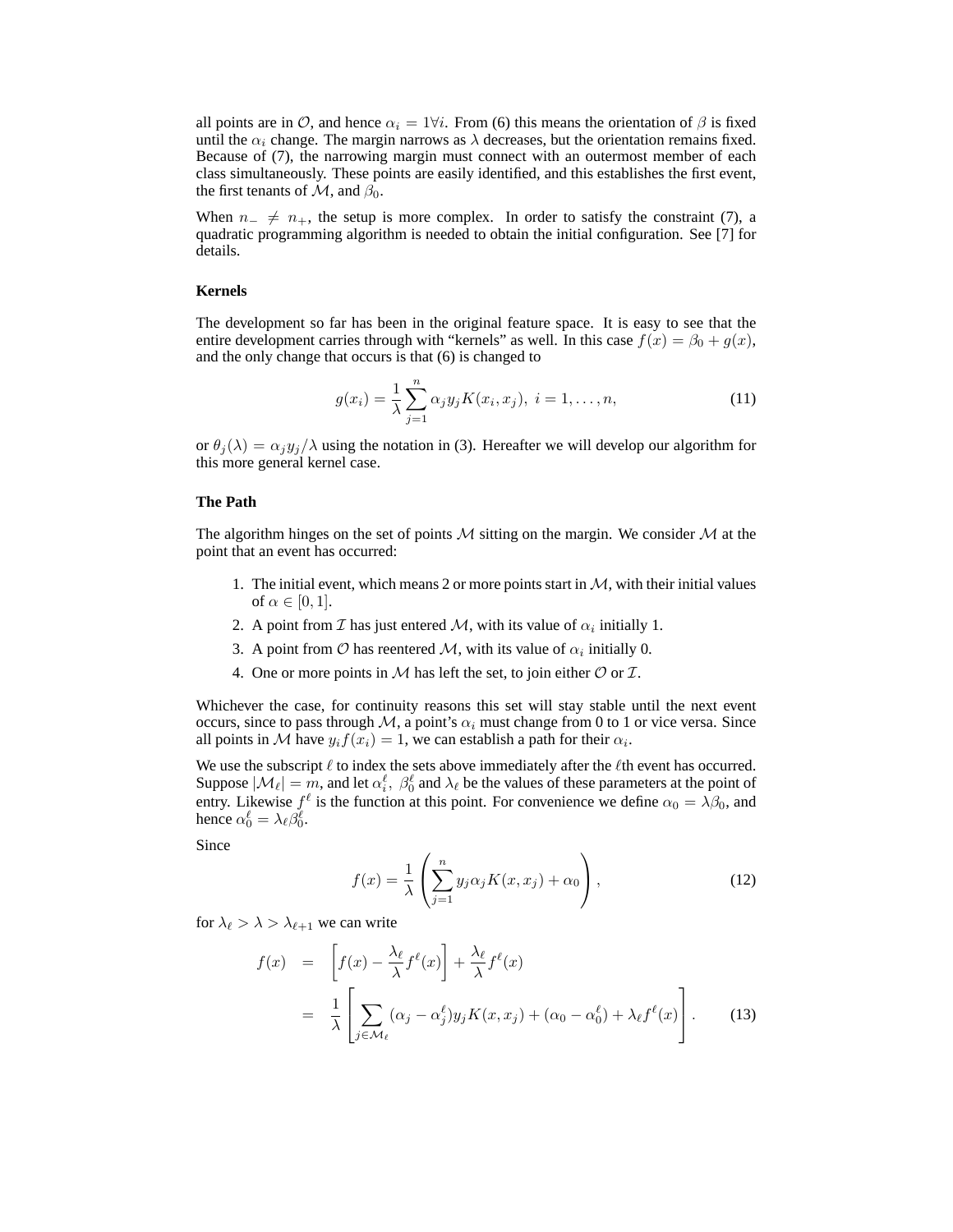The second line follows because all the observations in  $\mathcal{I}_{\ell}$  have their  $\alpha_i = 1$ , and those in  $\mathcal{O}_\ell$  have their  $\alpha_i = 0$ , for this range of  $\lambda$ . Since each of the m points  $x_i \in \mathcal{M}_\ell$  are to stay on the margin, we have that

$$
\frac{1}{\lambda} \left[ \sum_{j \in \mathcal{M}_{\ell}} (\alpha_j - \alpha_j^{\ell}) y_i y_j K(x_i, x_j) + y_i (\alpha_0 - \alpha_0^{\ell}) + \lambda_{\ell} \right] = 1, \ \forall i \in \mathcal{M}_{\ell}.
$$
 (14)

Writing  $\delta_j = \alpha_j^{\ell} - \alpha_j$ , from (14) we have

$$
\sum_{j \in \mathcal{M}_{\ell}} \delta_j y_i y_j K(x_i, x_j) + y_i \delta_0 = \lambda_{\ell} - \lambda, \ \forall i \in \mathcal{M}_{\ell}.
$$
 (15)

Furthermore, since at all times  $\sum_{i=1}^{n} y_i \alpha_i = 0$ , we have that

$$
\sum_{j \in \mathcal{M}_{\ell}} y_j \delta_j = 0. \tag{16}
$$

Equations (15) and (16) constitute  $m + 1$  linear equations in  $m + 1$  unknowns  $\delta_j$ , and can be solved. The  $\delta_j$  and hence  $\alpha_j$  will change linearly in  $\lambda$ , until the next event occurs:

$$
\alpha_j = \alpha_j^{\ell} - (\lambda_{\ell} - \lambda)b_j, \ j \in \{0\} \cup \mathcal{M}_{\ell}.
$$
 (17)

See [7] for more precise details on solving these equations.

From (13) we have

$$
f(x) = \frac{\lambda_{\ell}}{\lambda} \left[ f^{\ell}(x) - h^{\ell}(x) \right] + h^{\ell}(x), \tag{18}
$$

where

$$
h^{\ell}(x) = \sum_{j \in \mathcal{M}_{\ell}} y_j b_j K(x, x_j) + b_0
$$
\n(19)

Thus the function itself changes in a piecewise-inverse manner in  $\lambda$ .

#### **Finding**  $\lambda_{\ell+1}$

The paths continue until one of the following events occur:

- 1. One of the  $\alpha_i$  for  $i \in \mathcal{M}_\ell$  reaches a boundary (0 or 1). For each i the value of  $\lambda$ for which this occurs is easily established.
- 2. One of the points in  $\mathcal{I}^{\ell}$  or  $\mathcal{O}^{\ell}$  attains  $y_i f(x_i)=1$ .

By examining these conditions, we can establish the largest  $\lambda < \lambda_{\ell}$  for which an event occurs, and hence establish  $\lambda_{\ell+1}$  and update the sets.

#### **Termination**

In the separable case, we terminate when  $\mathcal I$  becomes empty. At this point, all the  $\xi_i$  in (4) are zero, and further movement increases the norm of  $\beta$  unnecessarily.

In the non-separable case,  $\lambda$  runs all the way down to zero. For this to happen without f "blowing up" in (18), we must have  $f^{\ell} - h^{\ell} = 0$ , and hence the boundary and margins remain fixed at a point where  $\sum_i \xi_i$  is as small as possible, and the margin is as wide as possible subject to this constraint.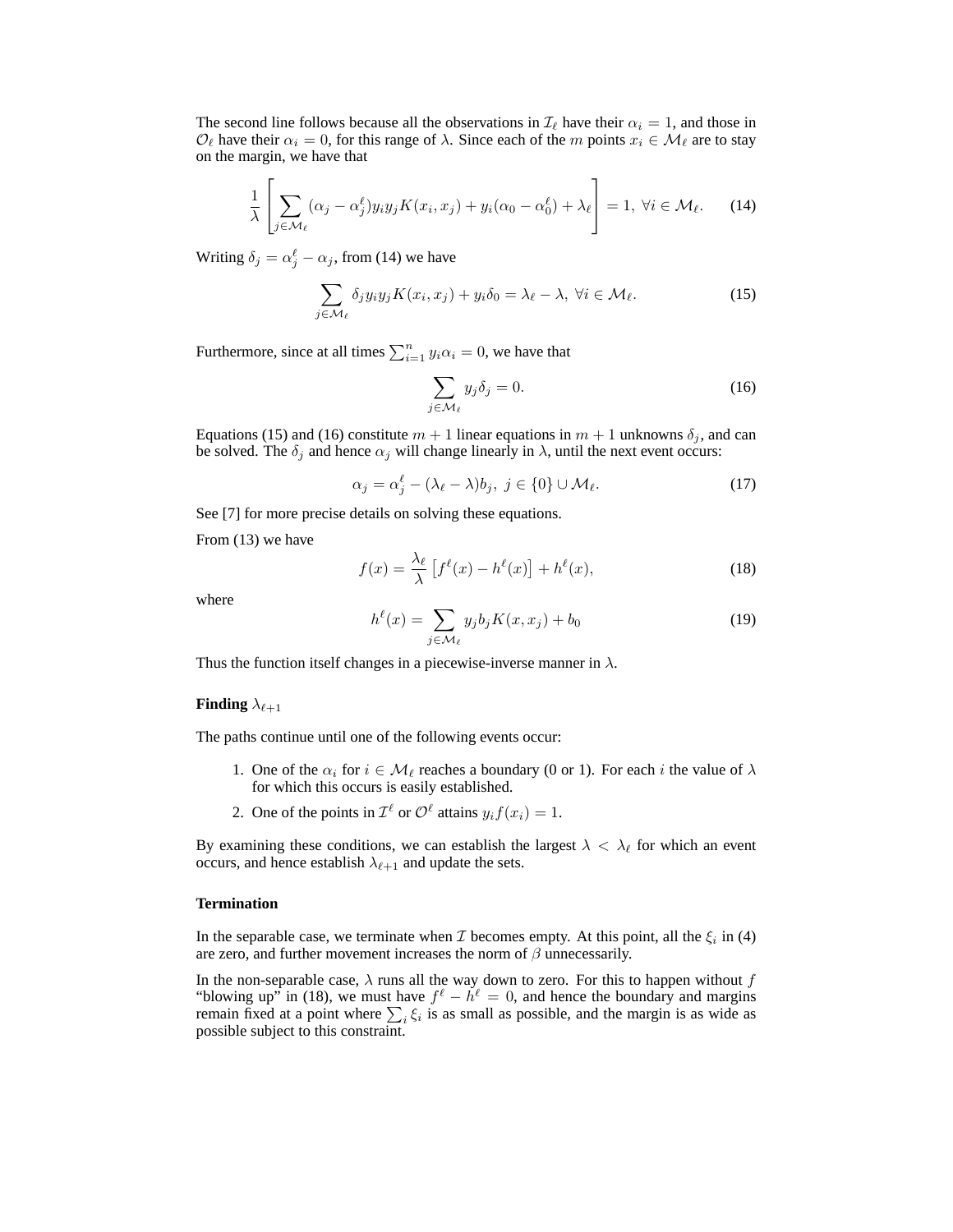#### **3.1 Computational Complexity**

At any update event  $\ell$  along the path of our algorithm, the main computational burden is solving the system of equations of size  $m_{\ell} = |\mathcal{M}_{\ell}|$ . While this normally involves  $O(m_{\ell}^3)$ computations, since  $\mathcal{M}_{\ell+1}$  differs from  $\mathcal{M}_{\ell}$  by typically one observation, inverse updating can reduce the computations to  $O(m_\ell^2)$ . The computation of  $h^\ell(x_i)$  in (19) requires  $\overline{O}(nm)$  computations. Beyond that, several checks of cost  $O(n)$  are needed to evaluate the next move.



Figure 2: *[Left] The margin sizes*  $|M_{\ell}|$  *as a function of*  $\lambda$ *, for different values of the radial-kernel parameter* γ*. The vertical lines show the positions used to compare the times with* libsvm*. [Right] The eigenvalues (on the log scale) for the kernel matrices*  $\mathbf{K}_{\gamma}$  *corresponding to the four values of* γ*.The larger eigenvalues correspond in this case to smoother eigenfunctions, the small ones to rougher. The rougher eigenfunctions get penalized exponentially more than the smoother ones. For smaller values of* γ*, the effective dimension of the space is truncated.*

Although we have no hard results, our experience so far suggests that the total number  $\Lambda$ of moves is  $O(k \min(n_+, n_-))$ , for k around 4 − 6; hence typically some small multiple c of n. If the average size of  $\mathcal{M}_{\ell}$  is m, this suggests the total computational burden is  $O(cn^2m + nm^2)$ , which is similar to that of a single SVM fit.

Our R function SvmPath computes all 632 steps in the mixture example  $(n_{+} = n_{-} =$ 100, radial kernel,  $\gamma = 1$ ) in 1.44(0.02) secs on a Pentium 4, 2Ghz Linux machine; the svm function (using the optimized code libsvm, from the R library e1071) takes 9.28(0.06) seconds to compute the solution at 10 points along the path. Hence it takes our procedure about 50% more time to compute the entire path, than it costs libsvm to compute a typical single solution.

# **4 Mixture simulation continued**

The  $\lambda_{\ell}$  in Figure 1 are the *entire* collection of change points as described in Section 3. We were at first surprised to discover that not all these sequences achieved zero training errors on the 200 training data points, at their least regularized fit. In fact the minimal training errors, and the corresponding values for  $\gamma$  are summarized in Table 1. It is sometimes argued that the implicit feature space is "infinite dimensional" for this kernel, which suggests that perfect separation is always possible. The last row of the table shows the effective rank of the  $200 \times 200$  kernel *Gram* matrix **K** (which we defined to be the number of singular values greater than  $10^{-12}$ ). In general a full rank **K** is required to achieve perfect separation. This rank-deficiency of the Gram matrix has been noted by a number of other authors.

This emphasizes the fact that not all features in the feature map implied by  $K$  are of equal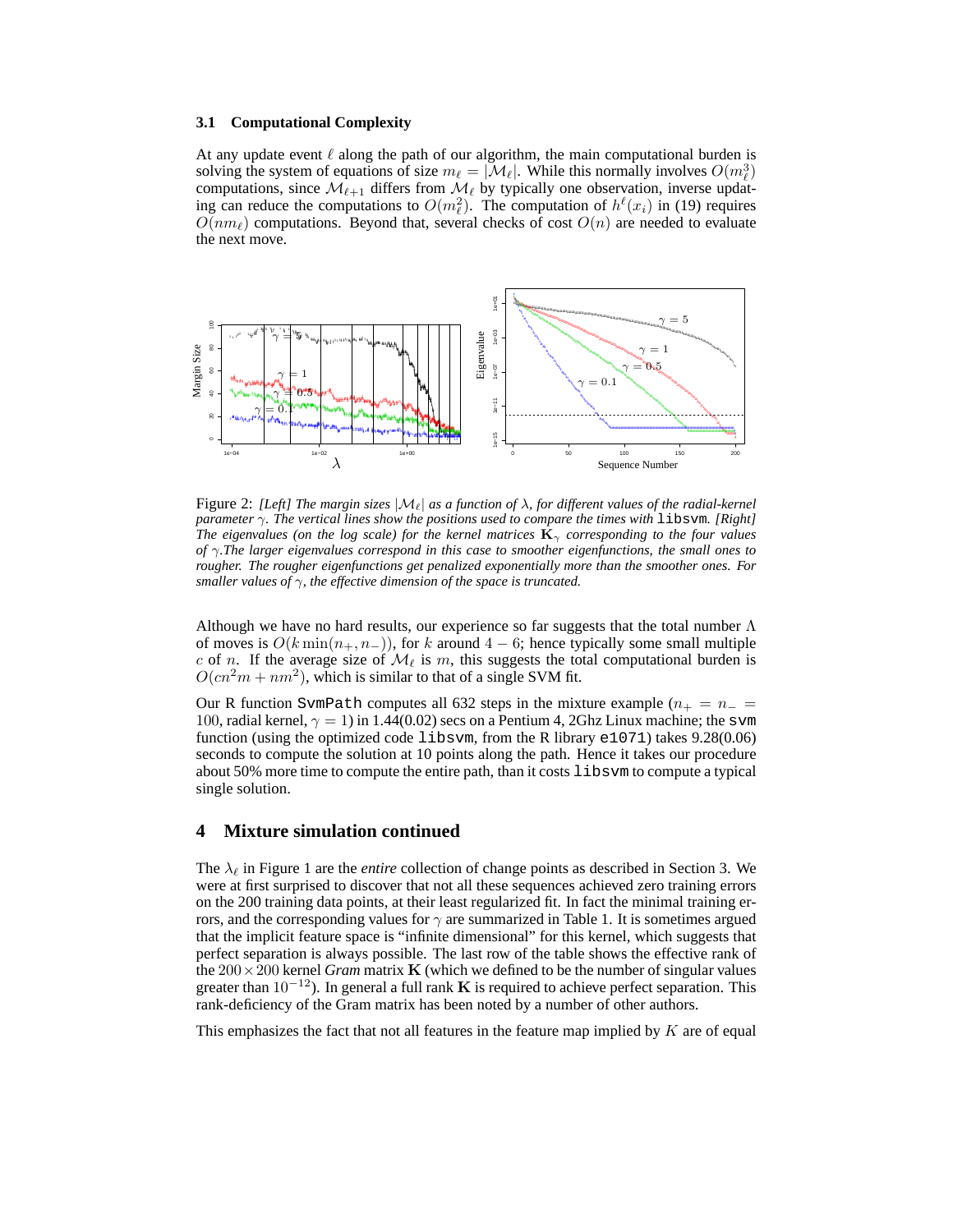|                        |      |     | 05  | 01 |
|------------------------|------|-----|-----|----|
| <b>Training Errors</b> |      |     |     |    |
| Effective Rank         | -200 | 177 | 143 |    |

Table 1: *The number of minimal training errors for different values of the radial kernel scale parameter* γ*, for the mixture simulation example. Also shown is the effective rank of the* 200 × 200 *Gram matrix*  $\mathbf{K}_{\gamma}$ *.* 

stature; many of them are shrunk way down to zero. Rephrasing, the regularization in (3) penalizes unit-norm features by the inverse of their eigenvalues, which effectively annihilates some, depending on  $\gamma$ . Small  $\gamma$  implies wide, flat kernels, and a suppression of wiggly, "rough" functions.

Writing (3) in matrix form,

$$
\min_{\beta_0, \boldsymbol{\theta}} L[\mathbf{y}, \mathbf{K}\boldsymbol{\theta}] + \frac{\lambda}{2} \boldsymbol{\theta}^T \mathbf{K}\boldsymbol{\theta},
$$
\n(20)

we reparametrize using the eigen-decomposition of  $\mathbf{K} = \mathbf{U} \mathbf{D} \mathbf{U}^T$ . Let  $\mathbf{K} \theta = \mathbf{U} \theta^*$  where  $\theta^* = D U^T \theta$ . Then (20) becomes

$$
\min_{\beta_0, \boldsymbol{\theta}^*} L[\mathbf{y}, \mathbf{U}\boldsymbol{\theta}^*] + \frac{\lambda}{2} {\boldsymbol{\theta}^*}^T \mathbf{D}^{-1} {\boldsymbol{\theta}^*}.
$$
 (21)

Now the columns of U are unit-norm basis functions (in  $\mathbb{R}^2$ ) spanning the column space of **K**; from (21) we see that those members corresponding to near-zero eigenvalues (the elements of the diagonal matrix **D**) get heavily penalized and hence ignored. Figure 2 shows the elements of **D** for the four values of  $\gamma$ .

## **5 Discussion**

Our work on the SVM path algorithm was inspired by early work on exact path algorithms in other settings. "Least Angle Regression" [8] show that the coefficient path for the sequence of "lasso" coefficients is piecewise linear. The lasso uses a quadratic criterion, with an  $L_1$  constraint. In fact, any model with an  $L_1$  constraint and a quadratic, piecewise quadratic, piecewise linear, or mixed quadratic and linear loss function, will have piecewise linear coefficient paths, which can be calculated exactly and efficiently for all values of  $\lambda$ [9]. This includes the  $L_1$  SVM [10].

The SVM model has a quadratic constraint and a piecewise linear ("hinge") loss function. This leads to a piecewise linear path in the dual space, hence the Lagrange coefficients  $\alpha_i$ are piecewise linear.

Of course, quadratic criterion + quadratic constraints also lead to exact path solutions, as in the classic ridge regression case, since a closed form solution is obtained via the SVD.

The general techniques employed in this paper are known as parametric programming in convex optimization. After completing this work, it was brought to our attention that [11] reported on the picewise-linear nature of the lagrange multipliers, although they did not develop the path algorithm. [12, 13] employ techniques similar to ours in incremental learning for SVMs. These authors do not construct exact paths as we do, but rather focus on updating and downdating the solutions as more (or less) data arises. [14] allow for updating the parameters as well, but again do not construct entire solution paths.

The SvmPath has been implemented in the R computing environment, and is available from the R website.